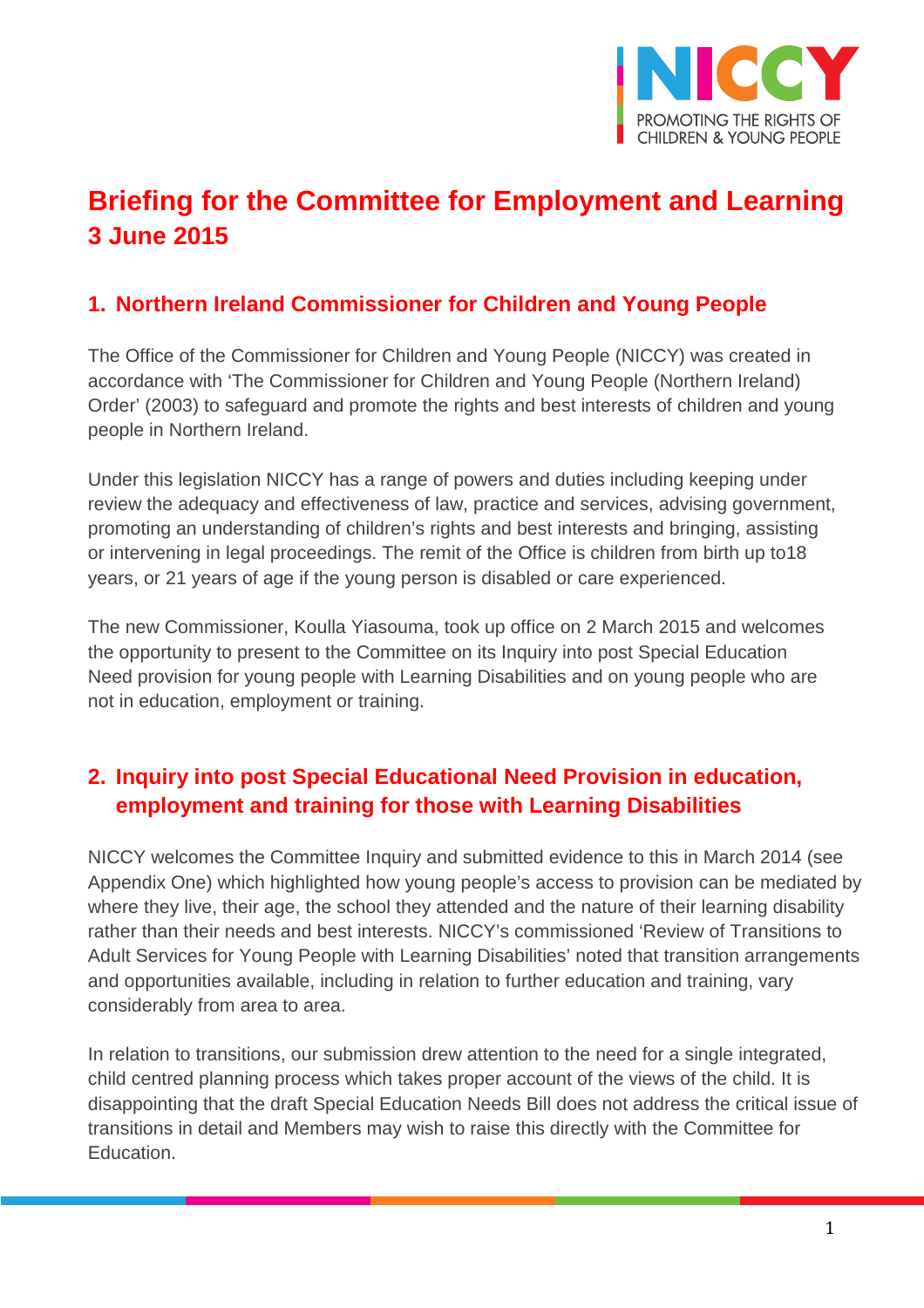

In addition to this, NICCY would note concerns identified in our Review and through our Legal and Investigations function that where a young person with a statement of special educational needs moves from education into further education, for example at age 16 years, the statement and its provisions cease. This can result in two young people of the same age with similar disabilities undertaking the same course yet having access to significantly different levels of support, whereby the young person in the education setting has legally enforceable rights which are not extended to the young person in further education.

## **3. Young People who Need Education, Employment or Training**

NICCY commends the Committee for the substantial work it has undertaken in addressing this issue. The Inquiry and the NI Executive's Pathways to Success Strategy outlined a framework by which Northern Ireland could begin to ensure better outcomes for young people who need education, employment and training. However we have been disappointed with the piecemeal implementation of the Pathways strategy. Despite the fact that it was launched in June 2012 and the inter-sectoral advisory group first met in January the following year NICCY is not aware that an implementation plan was published nor a progress report. It is deeply regrettable that the potential that this strategy presented has not been realised.

It is not within NICCY's remit to discuss the funding decisions that government makes but we are concerned with the impacts of such decisions on the lives of children and young people. We have been impressed by the committee's robust examination of DEL's processes with regards to ESF and the work that it has commenced with the withdrawal of Pathways EMA. The Commissioner is deeply disappointed that this innovative allowance has been withdrawn with little formal discussion or debate. The introduction of this allowance was a direct result of the committee working with young people and it is regrettable that the department chose to remove it without recourse to both.

## **4. Functions of the Department for Employment and Learning**

NICCY would like to take this opportunity to note that careful consideration must be given to proposals to restructure government functions relating to children and young people. We have consistently reported on how poor collaboration and cooperation across departments negatively impacts on service delivery for children and young people. The reshaping of departmental portfolios presents an important opportunity for government to address how its statutory responsibilities for children and families can be most effectively structured.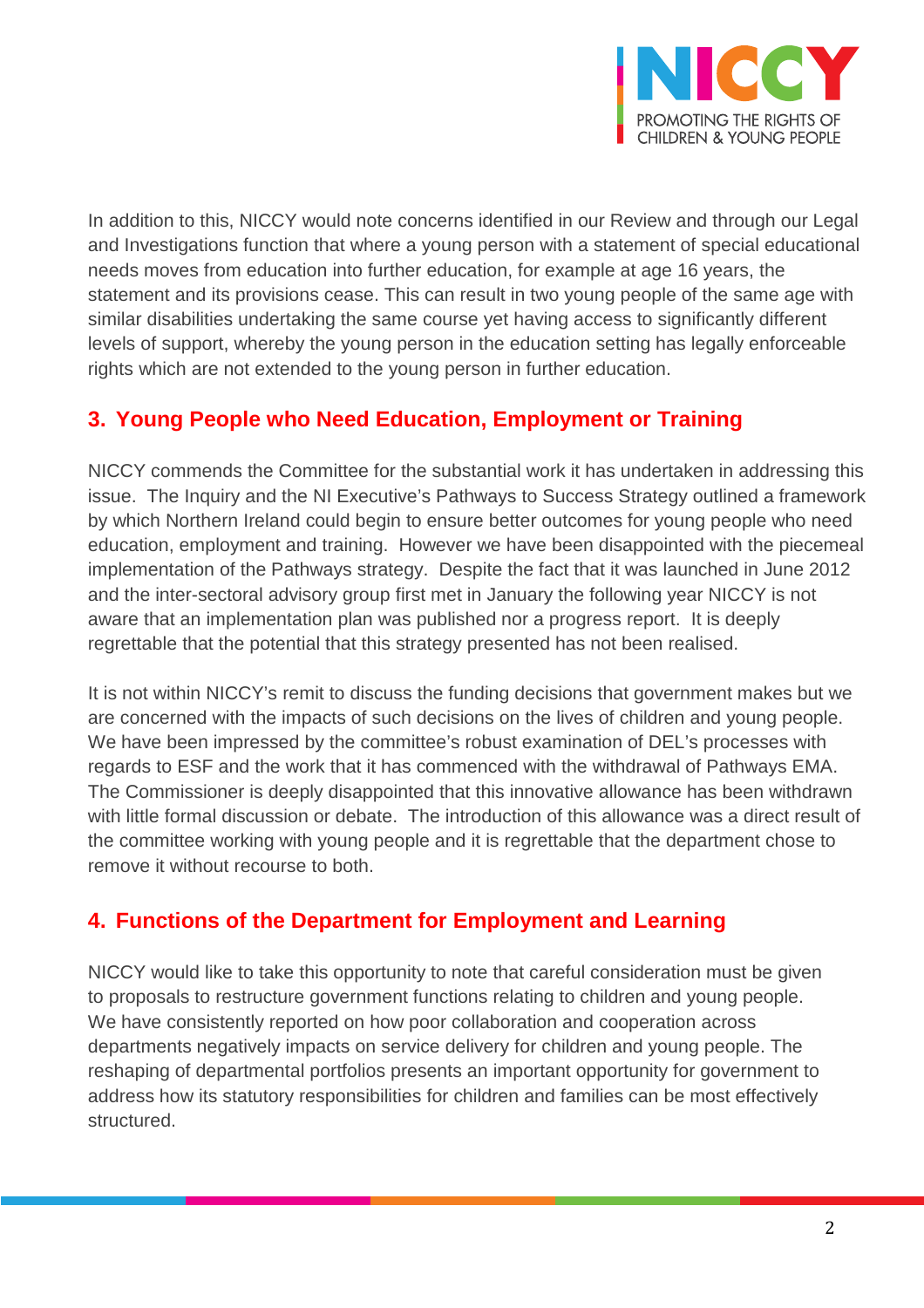

# **Appendix One** *Submission from the Northern Ireland Commissioner for Children and Young People*

## **1.0 Northern Ireland Commissioner for Children and Young People**

The Office of the Commissioner for Children and Young People (NICCY) was created in accordance with 'The Commissioner for Children and Young People (Northern Ireland) Order' (2003) to safeguard and promote the rights and best interests of children and young people in Northern Ireland.

Under Articles 7(2)(3) of this legislation, NICCY has a mandate to keep under review the adequacy and effectiveness of law, practice and services relating to the rights and best interests of children and young people by relevant authorities. The remit of the Office is children and young people from birth up to18 years, or 21 years of age if the young person is disabled or care experienced.

In determining how to carry out her functions, the Commissioner's paramount consideration is the rights of the child and NICCY is required to base all its work on the United Nations Convention on the Rights of the Child (UNCRC). The UNCRC provides the overarching framework which guides the work of NICCY. The UK Government, including Northern Ireland, is a signatory to the Convention and has agreed to uphold the rights of children and young people based on the Convention.

## **2.0 Transitions for Young People with Learning Disabilities**

The effectiveness of arrangements to address transitions for young people with learning disabilities has been a recurrent theme in the work of the Northern Ireland Commissioner for Children and Young People (NICCY), and a range of barriers, gaps and concerns relating to the provisions for young people with learning disabilities have been brought to the Commissioner's attention by various stakeholders since the inception of the Office in 2003.

In order to address the issue in more detail, NICCY commissioned a critical analysis of transitions to adult services for young people with learning disabilities in Northern Ireland in 2012. Transitions were explored in the context of education, employment and training and health and social care. A report of the findings, compiled by researchers from The Queen's University Belfast, included an analysis of children's rights standards as these relate to young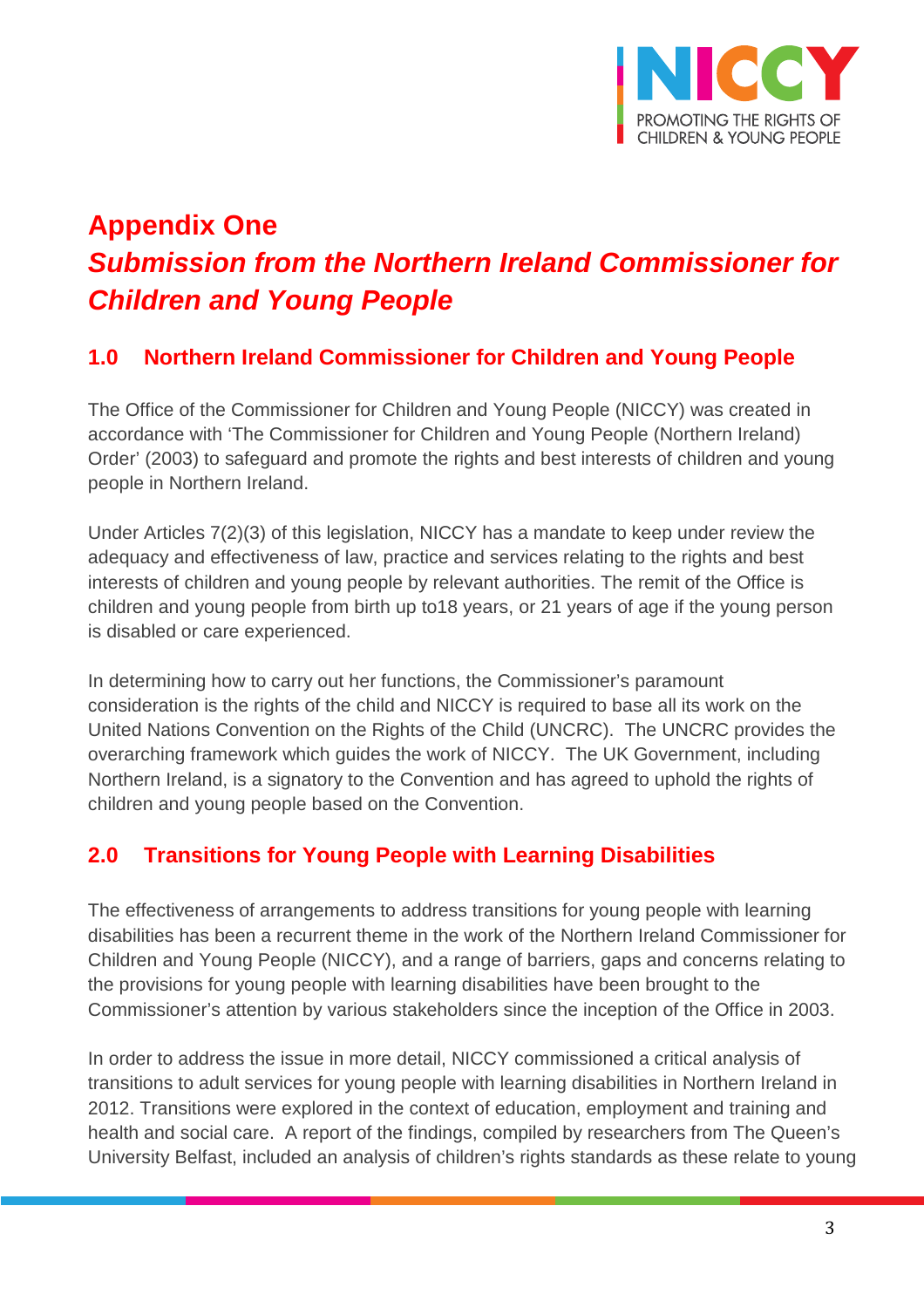

people with disabilities, a review of policy, legislation and literature and discussions with a variety of stakeholders across each of the thematic areas outlined above. A small cohort of young people and their families were consulted about the issues being addressed. The Report is entitled 'Review of Transitions to Adult Services for Young People with Learning Disabilities' and the authors are Professor Laura Lundy, Dr. Bronagh Byrne and Dr. Paschal McKeown. It may be accessed

at; [http://www.niccy.org/Publications/policyandresearchreportsandpapers/publications-from-](http://www.niccy.org/Publications/policyandresearchreportsandpapers/publications-from-2012/reviewoftransitionsforyoungpeoplewithlearningdisabilities)[2012/reviewoftransitionsforyoungpeoplewithlearningdisabilities](http://www.niccy.org/Publications/policyandresearchreportsandpapers/publications-from-2012/reviewoftransitionsforyoungpeoplewithlearningdisabilities) Hereafter, it is referred to as 'The Report'.

The authors note that 'Transitions to adult services for young people with learning disabilities have long been identified as a particular issue and...a clear history of attempts to address the associate difficulties through a range of both government and NGO based initiatives' (p.5). However the Report clearly demonstrates that young people continue to encounter significant difficulties as they transition from child to adult services.

In addressing the key issues of the Committee's inquiry, this submission highlights the main findings from the Report in relation to young people's experiences of transitions to education, training and employment. It mainly addresses the first three terms of reference for the Inquiry. Further details may be accessed directly in the Report.

## **3.0 Transitions Planning in Education[1](#page-3-0)**

#### **3.1 Statementing Issues**

The Report notes that existing statutory provision for transition is dependent on a young person having a statement of special educational need. The Department of Education is currently reviewing SEN and inclusion provisions and draft legislative proposals along with proposed changes to the code of practice are due to be published in the near future. Details of the Department's intentions indicate however, that current statements will be replaced by Coordinated Support Plans (CSPs) and it is likely there will be a reduction in the number issued. Clearly this will raise significant concerns if it were to result in a reduced level of provision and statutory protection for children who will no longer receive a statement of SEN under current proposals. Furthermore, the Minister of Education's original proposals (issued in 2009) for all pupils with SEN to have access to Transitions Support Services have been revised as the Minister then felt this could *'result in an increased bureaucratic burden on schools, with limited, if any benefit to the pupils'.* It has also been proposed that full, annual reviews of statements will no longer be mandatory but instead, a parent or school will be able to call for an annual review. An additional issue which has arisen in queries to NICCY's Legal and Investigation

<span id="page-3-0"></span> $<sup>1</sup>$  See pages 24-28 of the Report.</sup>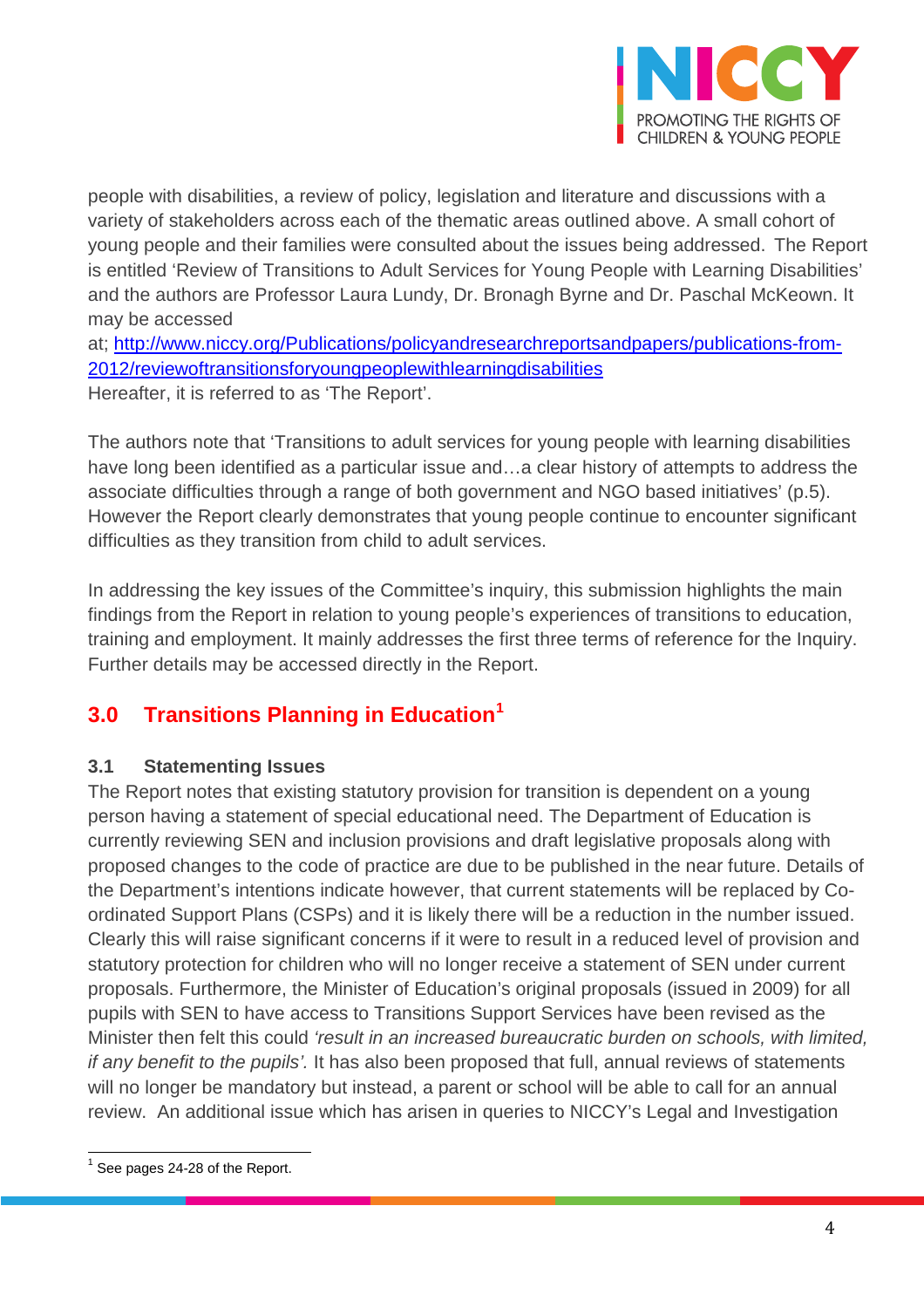

team, concerns the support and provisions available to young people, once the statutory statement of provision ceases when they leave school between 16 and 19 years of age.

#### **3.2 Transition Arrangements**

The Report recognises the valuable work undertaken by Transition Officers across the Education and Library Boards (ELBs) although it notes a tendency for differences in practice. There appears to be variation in the availability and adequacy of transition planning, support and options provided. Queries received by NICCY's Legal and Investigation's team provide evidence of such concerns. While the Report recognised 'well established and detailed' transition arrangements in MLD (Moderate Learning Disability) schools, there seems to be an inconsistency in the age at which young people transfer from MLD schools across the ELBs, causing some confusion and concern for parents and young people, and particularly where it was felt that a young person would benefit from an additional year in an MLD school. The Report also refers to the need for greater communication and co-operation between education and health and social care providers and a holistic, joined-up approach to ensure the provision of timely and effective services and support.

#### **3.3 Information Sharing and Participation**

More generally, the Report highlights the need for more information to be made available to young people and their families about the transition process and choices open to them after school, as they are not always in receipt of the appropriate information about the options and support available. Articles 12 and 13 of the UNCRC afford young people the right to seek and receive information which will facilitate their participation in decision-making and support them to make choices about their future. A further concern is expressed about the lack of participation by young people in decision making about matters affecting them. Article 7(3) of the United Nations Convention on the Rights of People with Disabilities (UNCRPD) requires States Parties to ensure that children with disabilities are able to express their views in all matters affecting them and to be provided with disability and age-appropriate assistance to realise that right. Greater efforts need to be made to ensure young people are included fully in all decision making regarding their transitions from school and provided with appropriate information to support them in the decision-making process.

## **4.0 Access to Effective Education and Training[2](#page-4-0)**

On transition from school, the Report notes that the range, quality and accessibility of educational provision varies quite considerably. This issue has also been raised through queries registered with NICCY's Legal and Investigations team.

<span id="page-4-0"></span><sup>2</sup> Pages 29-32 of the Report.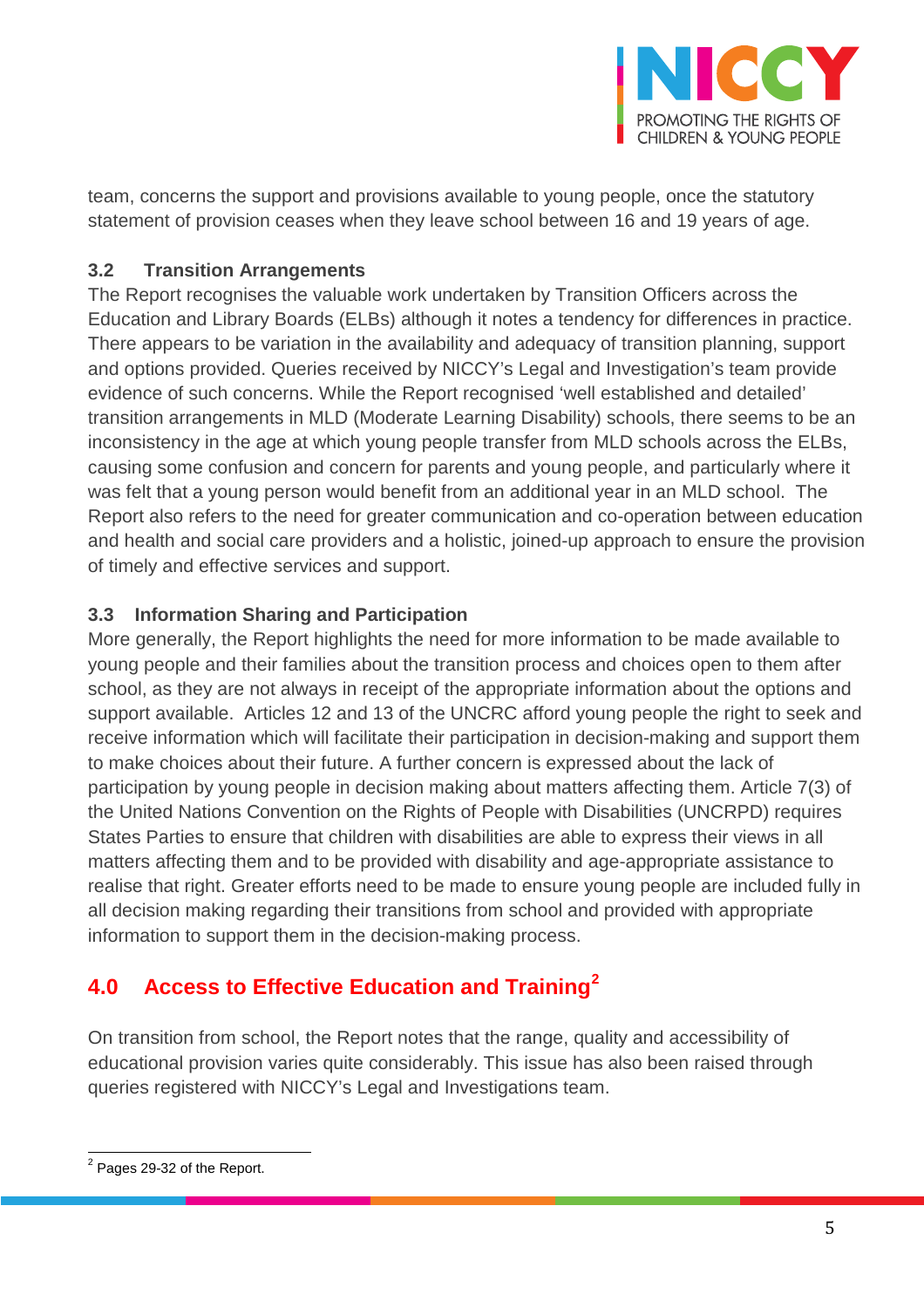

#### **4.1 International Standards**

Article 28 of the UNCRC obliges States parties to 'encourage the development of different forms of secondary education, including general and vocational education and make them available and accessible to every child. Young people with learning disabilities have the same rights as other young people and therefore they should have equal access to good quality education without discrimination. Article 24 of the UNCRPD also obliges States Parties to ensure 'an inclusive education system at all levels and lifelong learning'.

#### **4.2 Provision and Progression**

Reference is made in the Report to the differences in course provision offered across further education campuses and to the opportunity for progression within and onwards from FE provision. The Department of Employment has indicated that progression is regarded as an important goal and there is an expectation that clear progression routes will be defined for all young people with learning disabilities enrolled on courses. However, recent consultation with young people suggests that this remains an issue for some (Kelly 2013, CYPSP Transitions Sub group  $2012$ <sup>[3](#page-5-0)</sup>.

The Report also highlights the significant concern regarding educational opportunities for young people with severe or profound learning disabilities after leaving school. Many of these young people attend day centres which, although offering different activities, generally do not focus on educational outcomes and individual education plans or assessments are not provided. Parents have expressed concerns that educational development opportunities for these young people can, essentially then come to an abrupt halt, thus impacting on their right to an effective education.

#### **4.3 Supporting the needs of young people with learning disabilities**

The Report highlights the need to provide effective personal support to young people to enable them to settle into further education. Kelly (2013) underlines the need to recognise the extent of bullying and abuse experienced by young people in transition and the need for clear policies and procedures to address discrimination and violence at multiple levels of society<sup>[4](#page-5-1)</sup>. In addition, she recommends that the emotional wellbeing of disabled young people should be addressed through the provision of more opportunities to explore issues of self-confidence, identity and self-esteem.<sup>[5](#page-5-2)</sup>

<span id="page-5-0"></span><sup>3</sup> Kelly, B. (2013). '*Don't Box Me In: Disability, Identity and Transitions to Adult Life'*. Belfast: Barnardo's and The Queen's University, Belfast.<br> $\frac{4 \text{}}{1}$  lbid. p.12

<span id="page-5-1"></span>

<span id="page-5-2"></span> $<sup>5</sup>$  Ibid, p.13.</sup>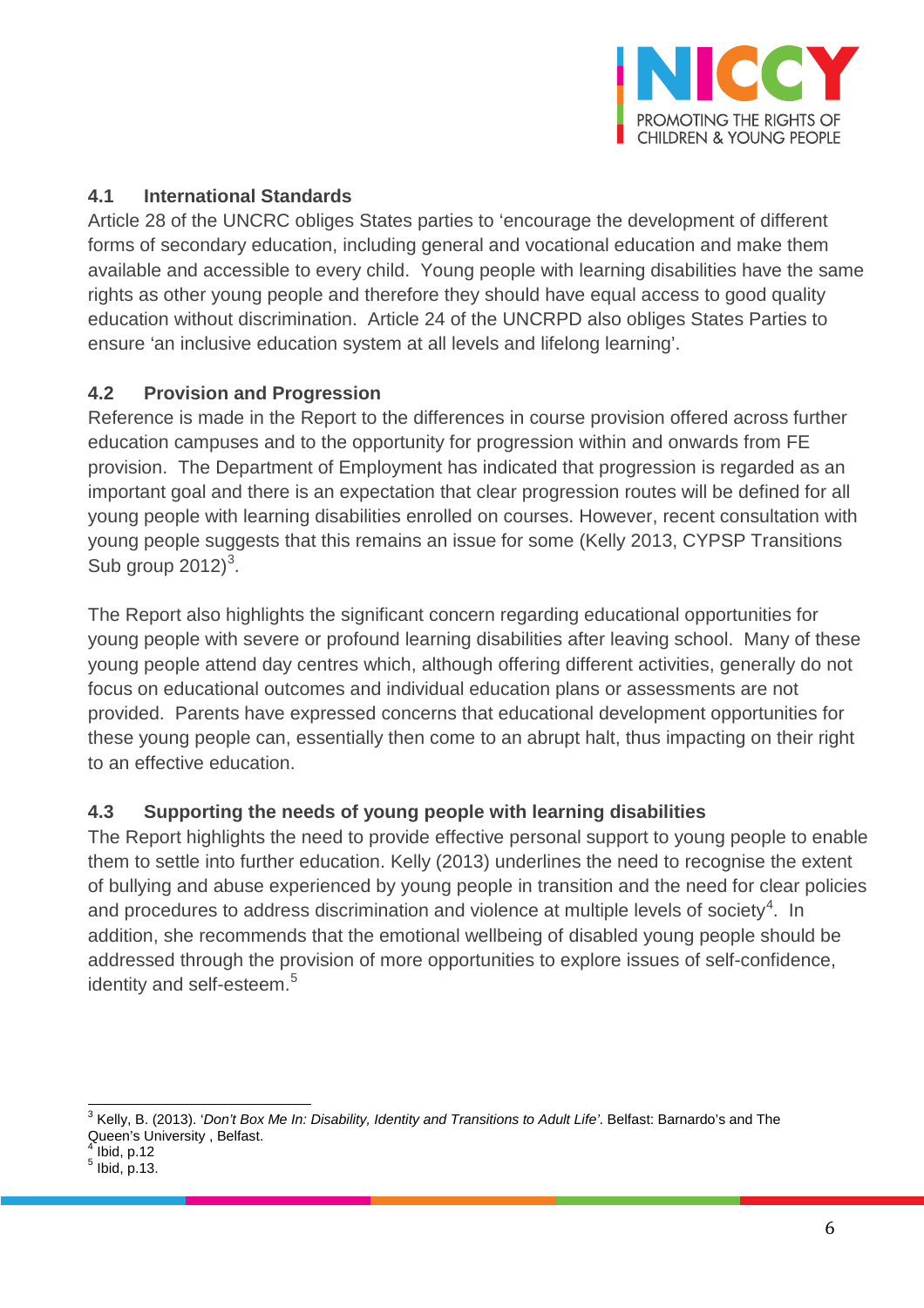

## **5.0 Transitions to Employment[6](#page-6-0)**

#### **5.1 International Standards**

Article 25 of the UNCRPD outlines the right to work and employment without discrimination. The article further expands on the rights of people with disabilities to promote their career advancement and employment opportunities, to ensure reasonable accommodation is provided to persons with disabilities within the workplace, and to promote the acquisition of experience for persons with disabilities in the open labour market.

#### **5.2 Opportunities for Work Experience**

Research indicates that opportunities for young people with learning disabilities to achieve fulfilling paid employment are scarce<sup>[7](#page-6-1)</sup>. Transition is more likely to lead to further education or a day service than employment. The Report notes that pupils attending MLD schools do have annual work experience placements throughout Key Stage 4 and in-house or communitybased placements may be made available to some pupils in SLD schools for whom this is appropriate. However provision is inconsistent and may be arranged on an informal basis through family members. Therefore there appears to be a need for more opportunities for young people to access work experience while at school in order to increase their potential to progress to paid employment at a later stage.

#### **5.3 Transition to Paid Employment**

The Report refers to the benefits of government based employment schemes for people with disabilities but also notes that significant numbers do not then progress to paid employment. An evaluation of the Workable (NI) Programme in 2010 indicated that only 9% of participants move to unsupported employment<sup>[8](#page-6-2)</sup>. Reference is also made to other factors limiting access to employment, including admission criteria, duration of the programme, the pattern of provision, an absence of clear intra-agency partnerships, low expectations and inflexible benefit rules $^9$  $^9$ .

A range of community and voluntary sector organisations in Northern Ireland offer supported employment opportunities and these aim to provide meaningful work-based and skills development experiences for young people, some of whom have severe learning disabilities. While the opportunities available through these organisations are clearly regarded as very

<span id="page-6-1"></span><span id="page-6-0"></span> $^6$  Pages 32-35 of the Report.<br><sup>7</sup> McLaughlin, J., Monteith, M. and Sneddon, H. (2001). A Long and Winding Road to Employment?: Disabled Young People Making the Transition to Adulthood. Irish Journal of Applied Social Studies 2(3), Article 4. Patient Client Council (2011). http://www.patientclientcouncil.hscni.net/uploads/research/My\_Day\_My\_Way\_FINAL.pdf

<span id="page-6-2"></span>KPMG (2010). An Evaluation of the Workable (NI) Programme. Belfast: DEL.

<span id="page-6-3"></span><http://www.dhsspsni.gov.uk/learning-disability-report>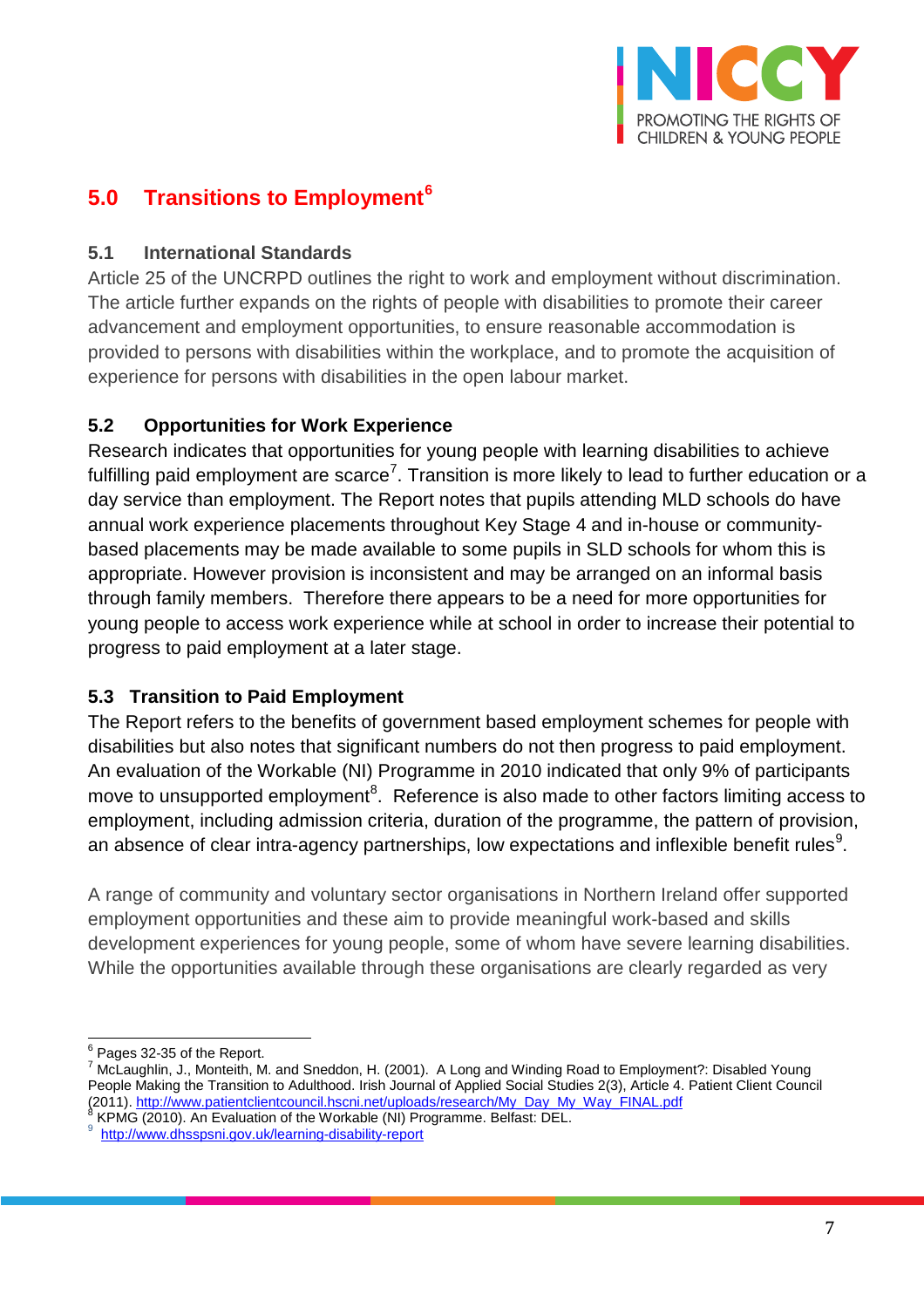

valuable there is a requirement to ensure they are provided with sufficient resources to enable them to continue with such provision.

## **6.0 Additional issues**

#### **6.1 Availability of Relevant Data**

In order to evaluate current provision and to plan for effective future provision, there is a need to gather relevant, up-to-date, flexible data which can provide information on the progression, qualifications and outcomes for young people with learning disabilities. Article 31 of the UNCRPD states that countries must collect information about people with disabilities, actively involving them in this collection. Such data should be shared across relevant government departments and be readily accessible to all stakeholders.

#### **6.2 Person-centred Planning**

The importance of adopting a person-centred transition planning and approach is highlighted in the Report, reflecting a position outlined in other documents<sup>10</sup>. It is vitally important that decisions regarding the provision of education, training and employment are determined by the best interests of the young person rather than by what is available or accessible. There has been a demand from parents and young people for more flexible packages which are tailored to their particular interests, strengths and needs. Young people themselves have emphasised that they would like transition processes to be positive experiences, 'focusing on what they can do, rather than what they cannot (p.63).

#### **6.3 Integrated Planning**

A perennial issue, widely acknowledged by many stakeholders, is the need for integrated planning services between education and health and social care. While there have been improvements in co-operation and communication between departments and agencies, organisations working with and on behalf of young people suggest that the failure to work in a holistic manner or in partnership compounds the barriers faced by disabled young people<sup>'11</sup>. Access to education or training can be dependent on social care and support, therefore there have been repeated calls for an integrated multi-agency planning process for transition (p.62).

#### **6.4 Consistency in Provision**

The Report highlights the inconsistency of provision for young people with disabilities due to the availability of health, education and social care provision, the nature of services and support in their locality and provision of access including transport. Also, because a statutory

<span id="page-7-0"></span><sup>10</sup> Kelly (2013, op. cit.). Children with Disabilities Strategic Alliance (CDSA) (2012). *Manifesto: Review and Update*.

<span id="page-7-1"></span><sup>&</sup>lt;sup>11</sup> CDSA (2012), Op.cit. p.63.